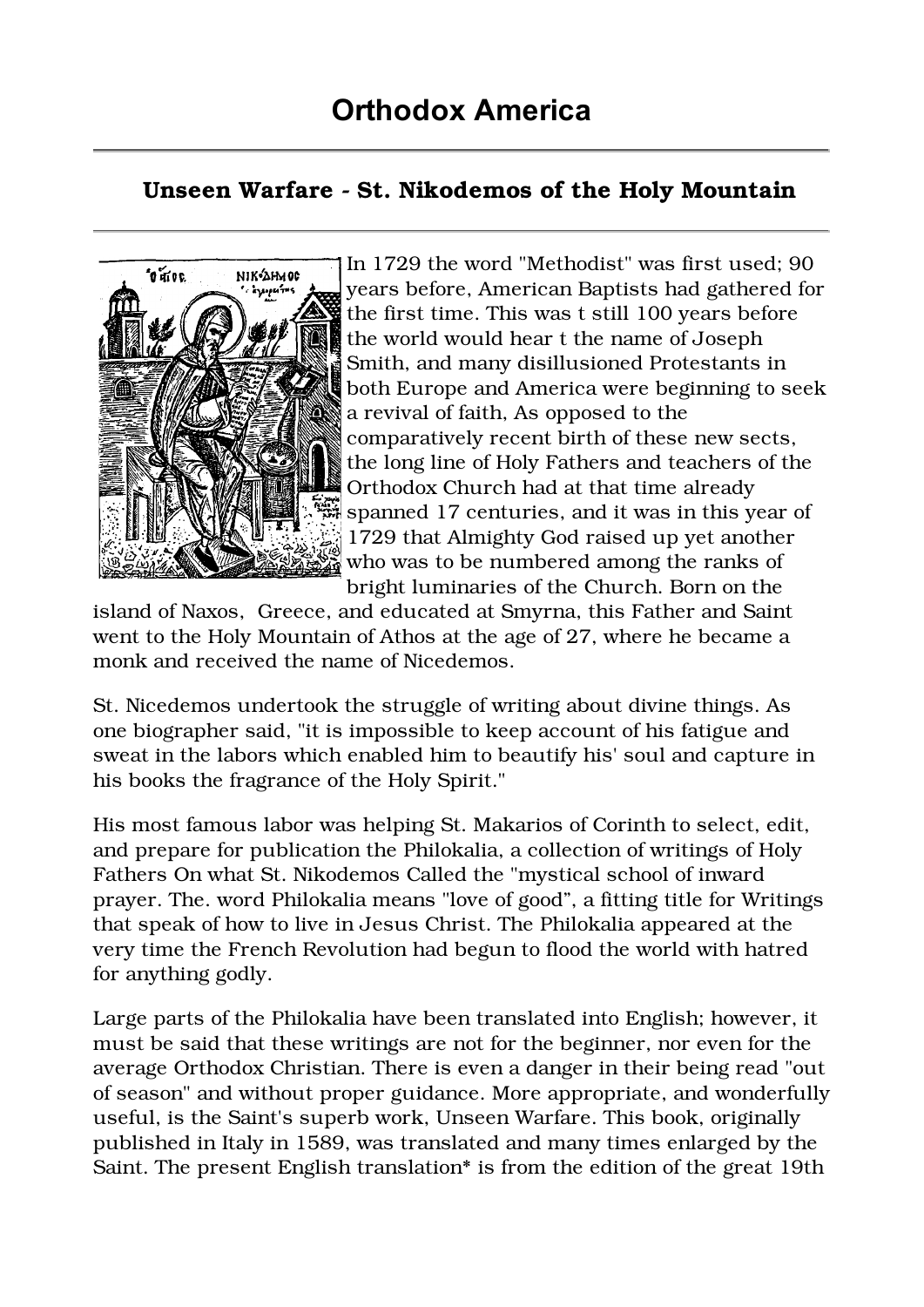century Russian Holy Father, Theophan the Recluse.

The whole purpose of Unseen Warfare is to give the Orthodox Christian teaching concerning perfection in virtue and the "unseen warfare" necessary to accomplish this: "I will tell you plainly: the greatest and most perfect thing a man may desire to attain is to come near to God and dwell in union with Him.

"There are many who say that the perfection of Christian life consists in fasts, vigils, genuflexions, sleeping on bare earth and other similar austerities of the body. Others say that it consists in saying many prayers at home and in attending long services in church. And there are others who think that our perfection consists entirely in mental prayer, solitude, seclusion and silence. But the majority limit perfection to a strict observance of all the rules and practices laid down by the statutes, falling into no excess or deficiency, but preserving a golden moderation. Yet all these virtues do not by themselves constitute the Christian perfection we are seeking, but are only a means and a method for acquiring it.

"You must learn that perfection consists in nothing but coming near to God and union with Him, as was said in the beginning. With this is connected a heartfelt realization of the goodness and greatness of God, together with the consciousness of our own nothingness and our proneness to every evil .... This is the law of love, inscribed by the finger of God Himself in the hearts of His true servants ! This is the renunciation of ourselves that God demands of us! This is the blessed yoke of Jesus Christ and His burden that is light! This is the submission to God's will, which our Redeemer and Teacher demands from us both by His word and by His example !

"Do you now see what all this mean s, brother? I presume that you are longing to reach the height of such perfection. Blessed be your zeal! But prepare yourself also for labor, sweat and struggle from your first steps on the path. You must sacrifice everything to God and do only His will. Yet you will meet in yourself as many wills as you have powers and wants. Therefore, to reach your desired aim, it is first of all necessary to stifle your own wills and finally to extinguish and kill them altogether. And in order to succeed in this, you must constantly oppose all evil in yourself and urge yourself towards good. In other words, you must ceaselessly fight against yourself and against everything that panders to your own wills, that incites and supports them. So prepare yourself for this struggle and this warfare and know that the crown--attainment of your desired aim--is given to none except to the valiant among warriors and wrestlers.

"But if this is the hardest of all wars... victory in it is the most glorious of all .... If you really desire to be victorious in this unseen warfare and be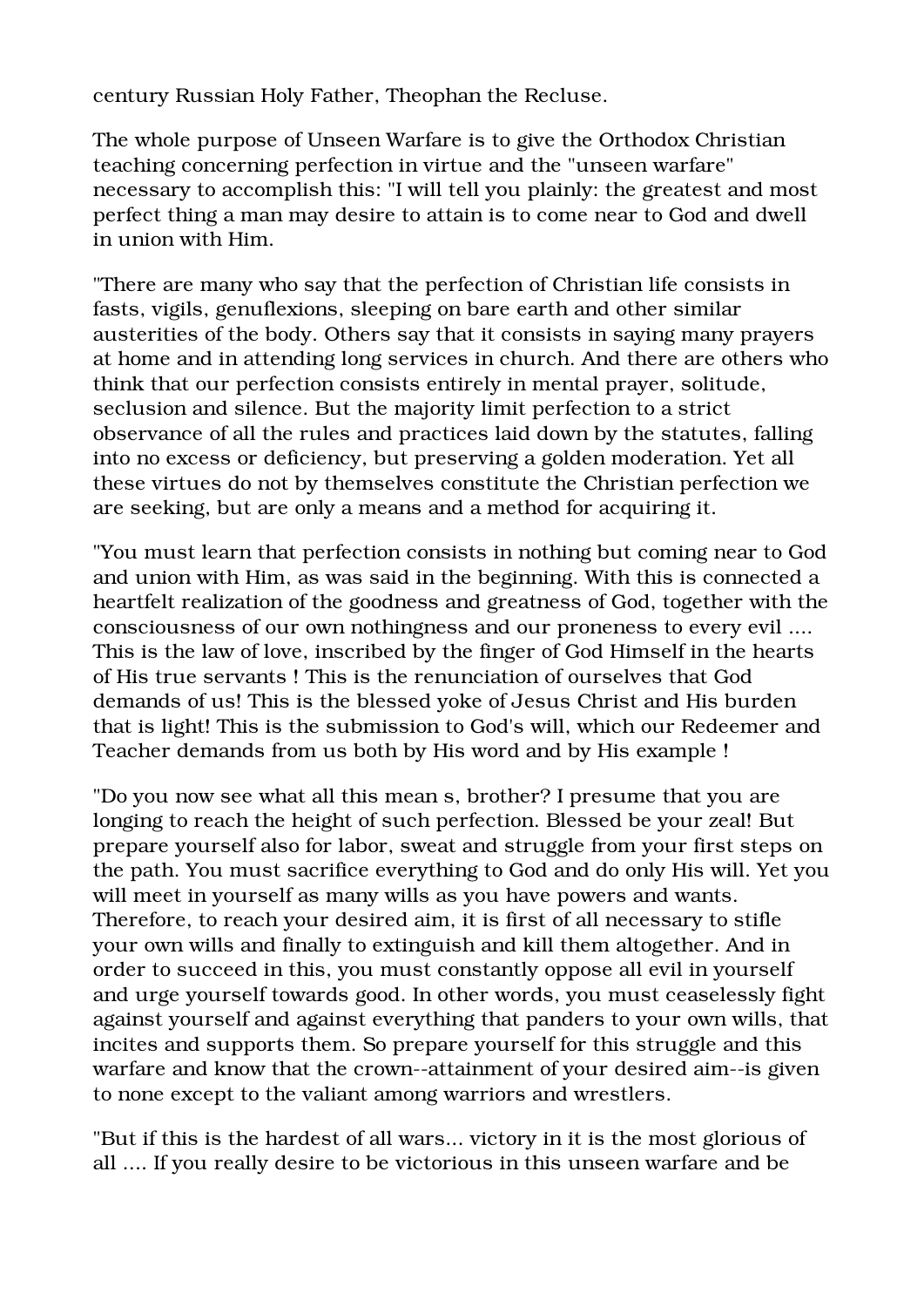rewarded with a crown, you must plant in your heart the following four dispositions and spiritual activities, as it were arming yourself with invisible weapons, the most trustworthy and unconquerable of all, namely:

a) never rely on yourself in anything;

b) bear always in your heart a perfect and all-daring trust in God alone;

- c) strive without ceasing; and
- d) remain constantly in prayer.

"You must know that progress on the path of spiritual life differs greatly from an ordinary journey on earth. If a traveler stops on his ordinary journey, he loses nothing of the way already covered; but if a traveler on the path of virtue stops in his spiritual progress, he loses much of the virtues previously acquired .... In an ordinary journey, the further the traveler proceeds, the more tired he becomes; but on the way of spiritual life the longer a man travels, reaching forth unto those things which are before, the greater the strength and power he acquires for his further progress."

During the night in which he died, July 14, 1809, St. Nicodemos received Holy Communion and, sinking into holy tranquility, prayed constantly. The monks approached and asked: "Teacher, are you resting?" The Saint replied: "I have placed Christ within me, how is it possible for me not to be at rest?"

In the Foreword to his translation, St. Nicodemos wrote:

"This book teaches that the warriors who take part in this unseen war are all who are Christians; and their commander is our Lord Jesus Christ, surrounded and accompanied by His marshals and generals, that is, by all the hierarchies of angels and saints. The arena, the field of battle, the site where the fight actually takes place is our own heart and all our inner man. The time of battle is our Whole life.,

## For we wrestle not against flesh and blood, but...against spiritual wickedness in high places. (Eph. 6:12)

"So this spiritual warfare of ours must be constant and never ceasing, and should be conducted with alertness and courage in the soul; they can easily be attained, if you seek these gifts from God. So advance into battle without hesitation. Should you be visited by the troubling thought of the hatred and undying malice, which the enemies harbour against you, and of the innumerable hosts of the demons, think on the other hand of the infinitely greater power of God and of His love for you, as well as of the